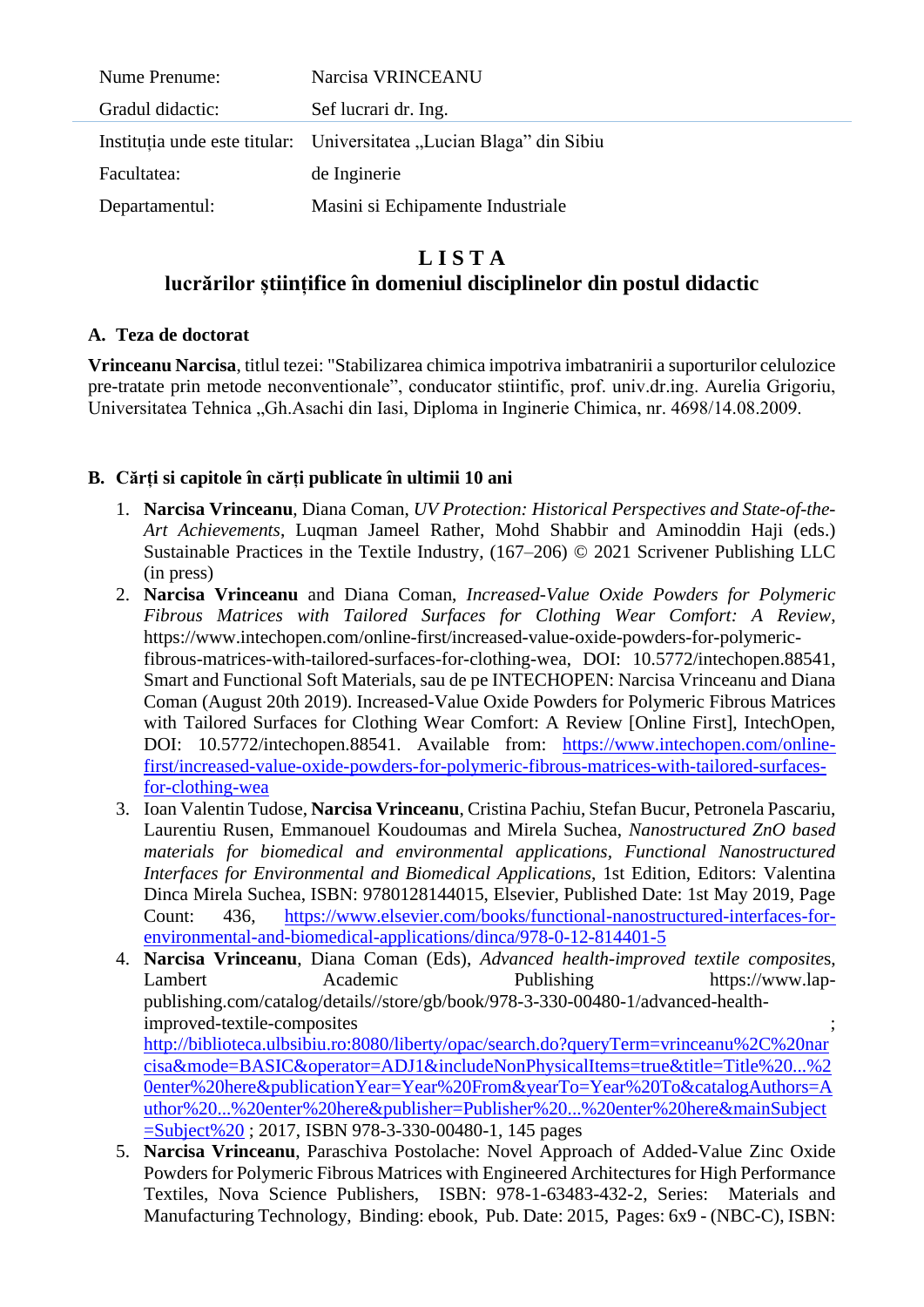978-1-63483-458-2,

[https://www.novapublishers.com/catalog/product\\_info.php?products\\_id=55654&osCsid=](https://www.novapublishers.com/catalog/product_info.php?products_id=55654&osCsid=)

6. Popovici E., **Narcisa Vrinceanu**, Suchea M.P., Cioca L.I. The Nanostructured Materials Contribution in the Enhancement of the Performance Attributes of the Textile Materials, volume's editor Mahmood Aliofkhazraei, in book entitled "Comprehensive Guide for Mesoporous Materials". Publishing House Nova Science Publishers, Inc., 400 Oser Avenue, Suite 1600, Hauppauge, New York 11788, 2015, Series: Materials Science and Technologies, Binding: ebook, Pub. Date: 2015, Pages: 7x10 - (NBC-C), ISBN: 978-1-63463-991-0 (book chapter);

[https://www.novapublishers.com/catalog/product\\_info.php?products\\_id=53491&osCsid=0d](https://www.novapublishers.com/catalog/product_info.php?products_id=53491&osCsid=0d1b931260a9caad507273a5fc5320d0) [1b931260a9caad507273a5fc5320d0](https://www.novapublishers.com/catalog/product_info.php?products_id=53491&osCsid=0d1b931260a9caad507273a5fc5320d0)

- 7. Mirela Guignard, ed. **Narcisa Vrinceanu**: Original contributions to the obtaining of bamboo fibres based supports, designed for cosmeto-textiles, Publishing House PIM, Iasi, Romania, ISBN 978-606-685-185-5, 2015 (223 pag).
- 8. Gianina ASAVEI, ed. **Narcisa VRÎNCEANU**, Theoretical and experimental approaches regarding the optimization of special destination garments design and architecture, Publishing House PIM, Iasi, Romania, ISBN 978-606-685-185-5, 2015 (202 pag).
- 9. **Narcisa Vrinceanu**, Petre A.B., Hristodor C.M., Popovici E., Pui A., Coman D., Tanasa D., Zinc Oxide — Linen Fibrous Composites: Morphological, Structural, Chemical, Humidity Adsorptive and Thermal Barrier Attributes, volume's editor Mahmood Aliofkhazraei, in book entitled "Modern Surface Engineering Treatments", Publishing House INTECH-OPEN, ISBN 978-953-51-1149-8, 2013 (23 pag., book chapter)
- 10. **Narcisa Vrinceanu**: Non-Conventional Methods for Stabilization of Cellulosic Supports, Publishing House Performantica, Iasi, Romania, ISBN 978-973-730-469-8, 2009 (225 pag). <http://www.performantica.inventica.org.ro/carti2009.html>
- 11. Stanciulescu T. D., Guja C., Manu D. M., Poenaru A. D., Stanciulescu G. D., Grigoriu A., Blascu V., Bulgaru V.-M., Diac C., Grigoriu A.M., Grigoriu G.E., Sovan A., **Narcisa Vrincean**u, Bio-Photonic Garment, a Chance for Human Health, Publishing House Performantica, Iasi, Romania, ISBN: 978-973-730-517-6, 2008, (458 pag). [http://www.performantica.inventica.org.ro/colectii/semiologica/vestimentatie%20biofotonic](http://www.performantica.inventica.org.ro/colectii/semiologica/vestimentatie%20biofotonica.pdf) [a.pdf](http://www.performantica.inventica.org.ro/colectii/semiologica/vestimentatie%20biofotonica.pdf)
- 12. Coman, D.; Blascu, V., **Vrinceanu Narcisa**, Testarea fibrelor textile, Sibiu: Editura ALMA MATER, 2007. 257 pag., ISBN-978-973-632-360-7
- 13. Iliescu; E., **Narcisa Vrinceanu**; Cosmin, D., Finisarea superioara a materialelor textile. Antistatizarea, Iasi: Editura Tehnopress, 2004. 148 pag., ISBN 973-8048-25-7, 2004
- 14. **Narcisa Vrînceanu**; Grigoriu, A.; Coman, D., Metode de investigare a obiectelor din patrimoniul cultural, Iasi: Editura Tehnopress, 2003. 203 pag., ISBN: 973-8377-77-3, 2003
- 15. **Narcisa Vrînceanu**, Grigoriu, A., et al Dictionar Tehnic Textil Poliglot, vol. I si II, Bucuresti: Editura CERTEX, 1999. 1295 pag. ISBN: 973-96605-1-7

## **C. Lucrări indexate ISI publicate în ultimii 10 ani**

- 1. Daniel N. Pop, **N. Vrinceanu**, S. Al-Omari, N. Ouerfelli, D. Baleanu, K. Nisar, On the solution of a parabolic PDE Involving a Gas flow through a semi-infinite porous medium, Results in Physics, 2021, FI=4.019; https://doi.org/10.1016/j.rinp.2021.103884 https://www.sciencedirect.com/science/article/pii/S2211379721000644?via%3Dihub; <https://www.sciencedirect.com/journal/results-in-physics/vol/22/suppl/C> Available online 23 January 2021, 103884, Volume 22, March 2021, FI=4.019
- 2. Ouerfelli N., **Vrinceanu N.**, Mliki E., Homeida A., Amin K., Ogrodowczyk M., Al-Shehri F., Ouerfelli N., *Modeling of the irradiation effect on some physicochemical properties of metoprolol tartrate for safe medical uses*, Scientific Reports, **2020**, 10(67), 1-12, DOI: 10.1038/s41598-019-56805-0, ISSN: 2045-2322, [https://www.nature.com/articles/s41598-](https://www.nature.com/articles/s41598-019-56805-0.pdf) [019-56805-0.pdf](https://www.nature.com/articles/s41598-019-56805-0.pdf) (IF 4.122)
- 3. Alotaibi D.H., Mliki E, **Vrinceanu N.,** Srinivasa T.K., Al-Ohali M. E., Al-Arfaj A.A.,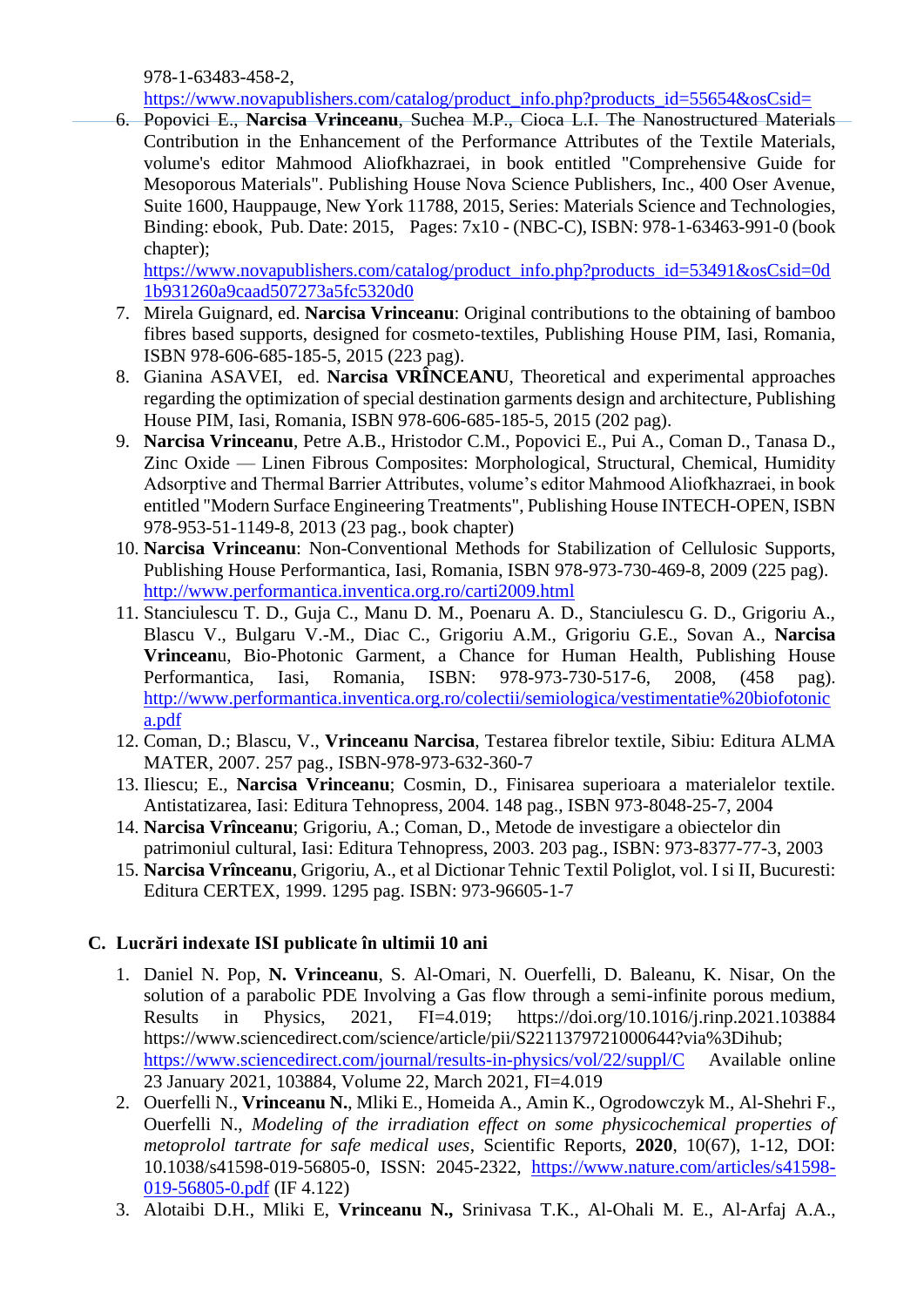Ouerfelli N., *Validation of Messaâdi equation on viscosity-temperature dependence for some ternary liquid mixtures by statistical correlation analysis*, Physics and Chemistry of Liquids, 2020, 58(5), 590-602, DOI: 10.1080/00319104.2019.1625048, ISSN: 0031-9104, <https://www.tandfonline.com/doi/full/10.1080/00319104.2019.1625048> (IF 1.707)

- 4. **Vrinceanu N.**, Hlihor R. M., Simion A.I., Rusu L., Fekete-Kertész I., Barka N., Favier L., *New Evidence of the Enhanced Elimination of a Persistent Drug Used as a Lipid Absorption Inhibitor by Advanced Oxidation with UV-A and Nanosized Catalysts*, Catalysts, **2019**, 9(9), 88-100, DOI:10.3390/catal9090761, ISSN: 2073-4344, [https://www.mdpi.com/2073-](https://www.mdpi.com/2073-4344/9/9/761) [4344/9/9/761](https://www.mdpi.com/2073-4344/9/9/761) (IF 3.520)
- 5. Snoussi L., Ouerfelli N., Sharma K.V., **Vrinceanu N.**, Chamkha A.J., Guizani A., *Numerical simulation of nanofluids for improved cooling efficiency in a 3D copper microchannel heat sink (MCHS),* Physics and Chemistry of Liquids (GPCH), **2018**, 56(3), 311-331, DOI: 10.1080/00319104.2017.1336237, ISSN: 0031-9104 (WOS: 000430426500004), <https://www.tandfonline.com/doi/full/10.1080/00319104.2017.1336237> (IF 1.707)
- 6. **Vrinceanu N.**, Iorgoaiea Guignard M., Campagne C., Giraud S., Prepelita R.I., Coman D., Petrescu V.D., Dumitrascu D.D., Ouerfelli N., Suchea M.P., *Correlation between Surface Engineering and Deformation Response of Some Natural Polymer Fibrous Systems,* Journal of Engineered Fibers and Fabrics, **2018**, 13(2), 30-38, ISSN: 15589250 (WOS: 000442315200005) [http://www.jeffjournal.org/papers/Volume13/V13i2\(5\)%20Narcisa%20Vrinceanu.pdf](http://www.jeffjournal.org/papers/Volume13/V13i2(5)%20Narcisa%20Vrinceanu.pdf) (IF

0.814)

- 7. Dallel M., Al-Zahrani A.A., Al-Shahrani H.M., Al-Enzi G.M., Snoussi L., **Vrinceanu N.**, Al-Omair N.A., Ouerfelli N., *Prediction of the boiling temperature of 1,2-dimethoxyethane and propylene carbonate through the study of viscosity–temperature dependence of corresponding binary liquid mixtures,* Physics and Chemistry of Liquids, **2017**, 55(4), 541- 547, DOI:10.1080/00319104.2016.1233181, http://dx.doi.org/10.1080/00319104.2016.1233181, ISSN: 0031-9104(Print) 1029-0451 (Online) (WOS: 000399466200012), <http://www.tandfonline.com/doi/full/10.1080/00319104.2016.1233181> (IF 1.707)
- 8. Dumitrascu D.D., Popovici E., **Vrinceanu N.**, Humelnicu D., Ouerfelli N., Prepelita R.I., Gradinaru I., *Photocatalytic Performance of Systems Based on Uranyl-Incorporated SBA-15 Mesoporous Silica,* Digest Journal of Nanomaterials and Biostructures, **2016**, 11(2), 381-392, ISSN: 1842-3582, [http://www.chalcogen.ro/381\\_DumitrascuD.pdf,](http://www.chalcogen.ro/381_DumitrascuD.pdf) (IF 0.785)
- 9. Postolache P., Petrescu V., Dumitrascu D.D., Rimbu C., **Vrînceanu N.**, Cipaian C.R., *Research Regarding a Correlation Core-Shell Morphology-Thermal Stability of Silica-Silver Nanoparticles*, Chemical Engineering Communications, **2016**, 203(5), 649-659 [http://dx.doi.org/10.1080/00986445.2015.1078795,](http://dx.doi.org/10.1080/00986445.2015.1078795) ISSN: 00986445 (Print), 15635201(Online) (WOS: 000372364100010) (IF 1.802)
- 10. Iorgoaiea Guignard M., Campagne C., Giraud S., Brebu M., **Narcisa Vrinceanu**, Cioca L.I., *Functionalization of a bamboo knitted fabric using air-plasma treatment for the improvement of microcapsules embedding. Research onto the consequences of air-plasma surf surface modification of a bamboo fabric*, Journal of Textile Institute, **2015**, 106(2), 119-132, DOI:10.1080/00405000.2014.942115, ISSN: 0040-5000 (Print), 1754-2340 (Online) (WOS: 000345570900002), [http://www.tandfonline.com/doi/pdf/10.1080/00405000.2014.942115,](http://www.tandfonline.com/doi/pdf/10.1080/00405000.2014.942115) (IF 1.239)
- 11. . Coman D., Oancea S., **Vrinceanu N.**, Stoia M., *Sonication and conventional dyeing procedures of lignocellulosic fibres with Allium cepa anthocyanin extract,* Cellulose Chem. Technol., **2014**, 48(1-2), 145-157, ISSN: 0576-9787 (WOS:000333947500020), [http://www.cellulosechemtechnol.ro/pdf/CCT1-2\(2014\)/p.145-157.pdf](http://www.cellulosechemtechnol.ro/pdf/CCT1-2(2014)/p.145-157.pdf) (IF 0.857)
- 12. Prepelita I.R., **Vrinceanu N.**, Chirita R., Dobrin R.P., Alexinschi O.E., Brinza F., Hagiu B.A., Suchea P.M., *New approach on the role of a polymer matrix in the strong texturation of ZnO nanopowder*, Revue Roumaine de Chimie, **2013**, 58(11-12), 871-878, ISSN: 0035-3930 (WOS: 000339537700004) (IF 0.381)
- 13. Broasca G., Borcia G., Dumitrascu G., **Vrinceanu N.,** *Characterization of ZnO coated*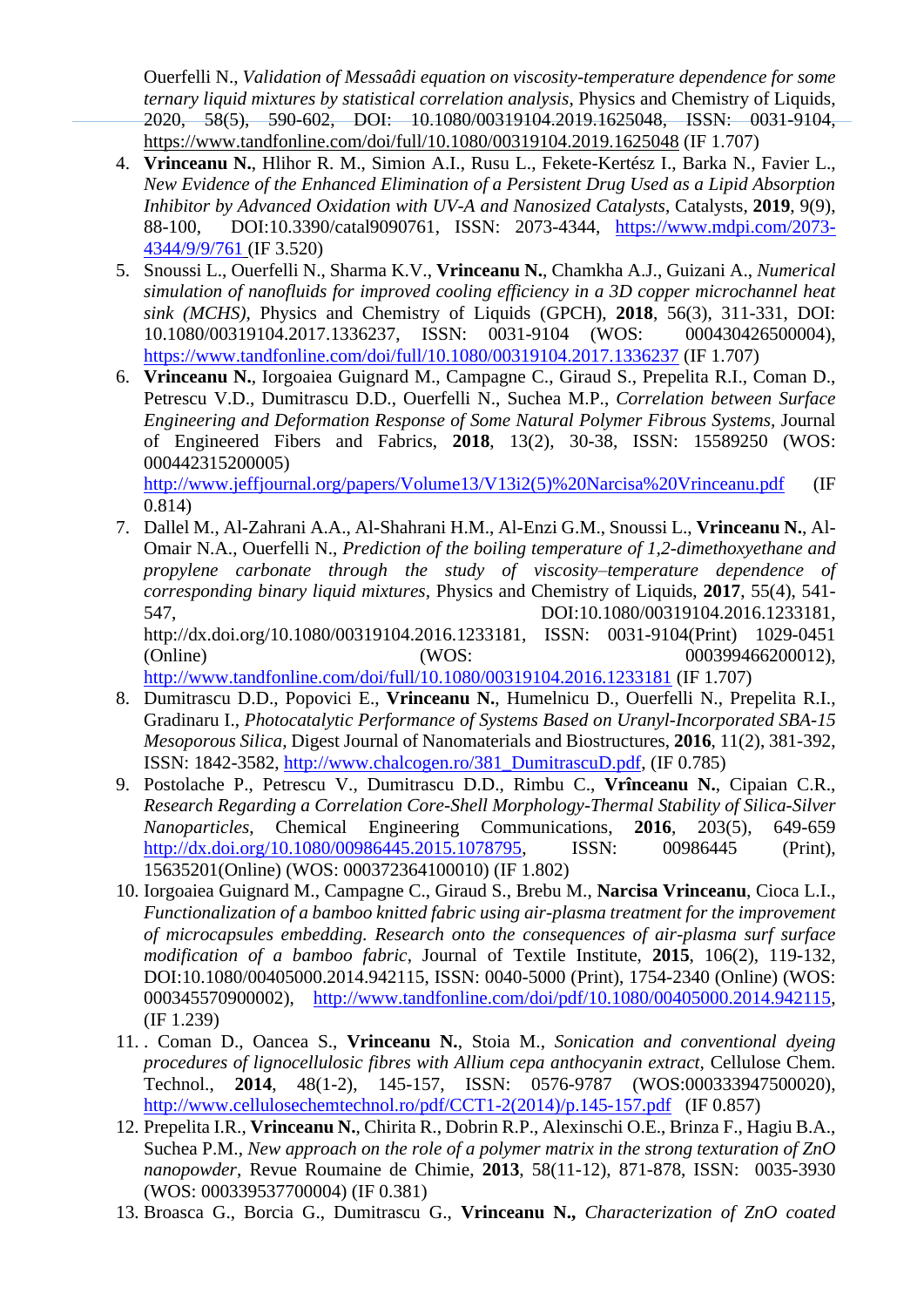*polyester fabrics for UV protection*, Applied Surface Science**, 2013**, 279, 272– 278, DOI: 10.1016/j.apsusc.2013.06.071, ISSN 0169-4332 (WOS :000320766500038) <http://www.sciencedirect.com/science/article/pii/S0169433213007885> (IF 6.182)

- 14. Rimbu C., **Vrinceanu N.**, Broasca G., Campagne C., Suchea M.P., Nistor A., *Zinc oxide application in textile industry: surface tailoring and water barrier attributes as parameters with direct implication in comfort performance*, Textile Research Journal, **2013**, 83(20), 2142- 2151, DOI: 10.1177/0040517513478460, ISSN 0040-5175 (WOS: 000327372700004) <http://trj.sagepub.com/content/early/2013/03/18/0040517513478460.full.pdf> +html (IF 1.613)
- 15. Broasca G., Suchea M.P., Ciocoiu M., Farima D., **Vrinceanu N.**, Campagne C., Rimbu C., Iorgoaea M., *Novel Approach Regarding Zeta Potential Variation As A Consequence Of a Woven Fabrics Antibacterial Finishing Treatment*, Tekstil ve Konfeksiyon (Journal of Textile and Apparel), **2013**, 23(1), 43-48, ISSN 1300-3356 (WOS: 000322802600008), [http://www.tekstilvekonfeksiyon.com/en/novel-approach-regarding-zeta-potential--variation-](http://www.tekstilvekonfeksiyon.com/en/novel-approach-regarding-zeta-potential--variation-%20as-a-%20consequence-of-a-woven--fabrics-antibacterial-finishing-treatment-396.html) as-a[consequence-of-a-woven--fabrics-antibacterial-finishing-treatment-396.html](http://www.tekstilvekonfeksiyon.com/en/novel-approach-regarding-zeta-potential--variation-%20as-a-%20consequence-of-a-woven--fabrics-antibacterial-finishing-treatment-396.html) (IF 0.235)
- 16. **Vrinceanu N.**, Tanasa D., Hristodor C.M., Brinza F., Popovici E., Gherca D., Pui A., Coman D., Carsmariu A., Bistricianu I.L., Broasca G., *Synthesis and characterization of zinc oxide nanoparticles: application to textiles as thermal barriers*, Journal of Thermal Analysis and Calorimetry, **2013**, 111(2), 1107-1119, ISSN: 1572-8943 (WOS: 000313409700083) [http://www.springerlink.com/content/nx2532j806148u75/fulltext.pdf;](http://www.springerlink.com/content/nx2532j806148u75/fulltext.pdf) <http://www.springerlink.com/content/nx2532j806148u75/> (IF 2.471)
- 17. Hristodor C.M., **Vrinceanu N.**, Pode R., Copcia V.E., Popovici E., *Preparation and thermal stability of Al2O3-clay and Fe2O3-clay nanocomposites, with potential application as remediation of radioactive effluents,* Journal of Thermal Analysis and Calorimetry, **2013**, 111(2), 1227-1234, ISSN: 1572-8943 (WOS:000313409700028) [http://download.springer.com/static/pdf/52/art%253A10.1007%252Fs10973-012-2330-](http://download.springer.com/static/pdf/52/art%253A10.1007%252Fs10973-012-2330-6.pdf?auth66=1406807435_fe097a8ea0df3c3ab3c57a0e5b3928af&ext=.pdf) [6.pdf?auth66=1406807435\\_fe097a8ea0df3c3ab3c57a0e5b3928af&ext=.pdf](http://download.springer.com/static/pdf/52/art%253A10.1007%252Fs10973-012-2330-6.pdf?auth66=1406807435_fe097a8ea0df3c3ab3c57a0e5b3928af&ext=.pdf) (IF 2.471)
- 18. Tanasa D., **Vrinceanu N.**, Nistor A., Hristodor C.M., Popovici E., Bistricianu I.L., Brinza F., Chicet D., Coman D., Pui A., Grigoriu A.M., Broasca G., *Zinc oxide-linen fibrous composites: morphological, structural, chemical and humidity adsorptive attribute*, Textile Research Journal, **2012**, 82(12), 832-844, ISSN: 0040-5175 (WOS: 000301191300009) <http://trj.sagepub.com/content/early/2012/01/19/0040517511435068.full.pdf+html> (IF 1.613)
- 19. Hristodor C.M., **Vrinceanu N.**, Pui A., Novac O., Copcia V. E., Popovici E., *Textural and morphological characterizationof chitosan/bentonite nanocomposite*, Environmental Engineering Management Journal, **2012**, 11(3), 573-578, DOI: 10.30638/eemj.2012.070, Print ISSN: 1582-9596; eISSN: 1843-3707, (WOS:000304498900012) (IF 1.186)
- 20. Popovici R.F., Alexa I.F., Novac O., **Vrinceanu N.,** Popovici E., Lupusoru C.E., Voicu V.A., *Pharmacokinetics study on mesoporous silica-captopril controlled release systems*, Digest Journal of Nanomaterials and Biostructures, **2011**, 6(3), 1619-1630, ISSN 1842 – 3582 (WOS:000300568100018), [http://www.chalcogen.infim.ro/1619\\_Popovici.pdf](http://www.chalcogen.infim.ro/1619_Popovici.pdf) (IF 0.785)
- 21. Grigoriu A.M., Luca C., **Vrinceanu N.**, Ciolacu F., *Inclusion compounds of monochlorotriazinyl-β-cyclodextrin grafted on a paper support,* Cellulose Chemistry and Technology, **2011**, 45(3-4), 177-183, ISSN 0576-9787 (WOS:000292347400006), http://www.cellulosechemtechnol.ro/pdf/CCT3-4(2011)/contents 3 4 2011.pdf (IF 0.857)
- 22. Coman D., Oancea S., **Vrinceanu N.**, *Biofunctionalization of textile materials by antimicrobial treatments: a critical overview,* Romanian Biotechnololgical Letters, **2010**, 15(1), 4913-4921, ISSN: 1224-5984 (WOS:000275272200001) (IF 0.765)
- 23. **Vrinceanu N.**, Coman D., Grigoriu A.M., Grigoriu A., *Spectroscopic studies on the wool surface modifications induced by UV excimer laser irradiation*, Industria Textila, **2010**, 61(5), 217-222, ISSN 1222-5347 (WOS:000283637200004), <http://www.certex.ro/Certex/IndustriaTextila/RezumateArticole201005.pdf> (IF 0.504)

#### **Lucrari indexate in volumele conferintelor ISI Web of Knowledge**

1. **Narcisa Vrinceanu**; Paraschiva Postolache; Cristina Mihaela Rimbu, a Controversial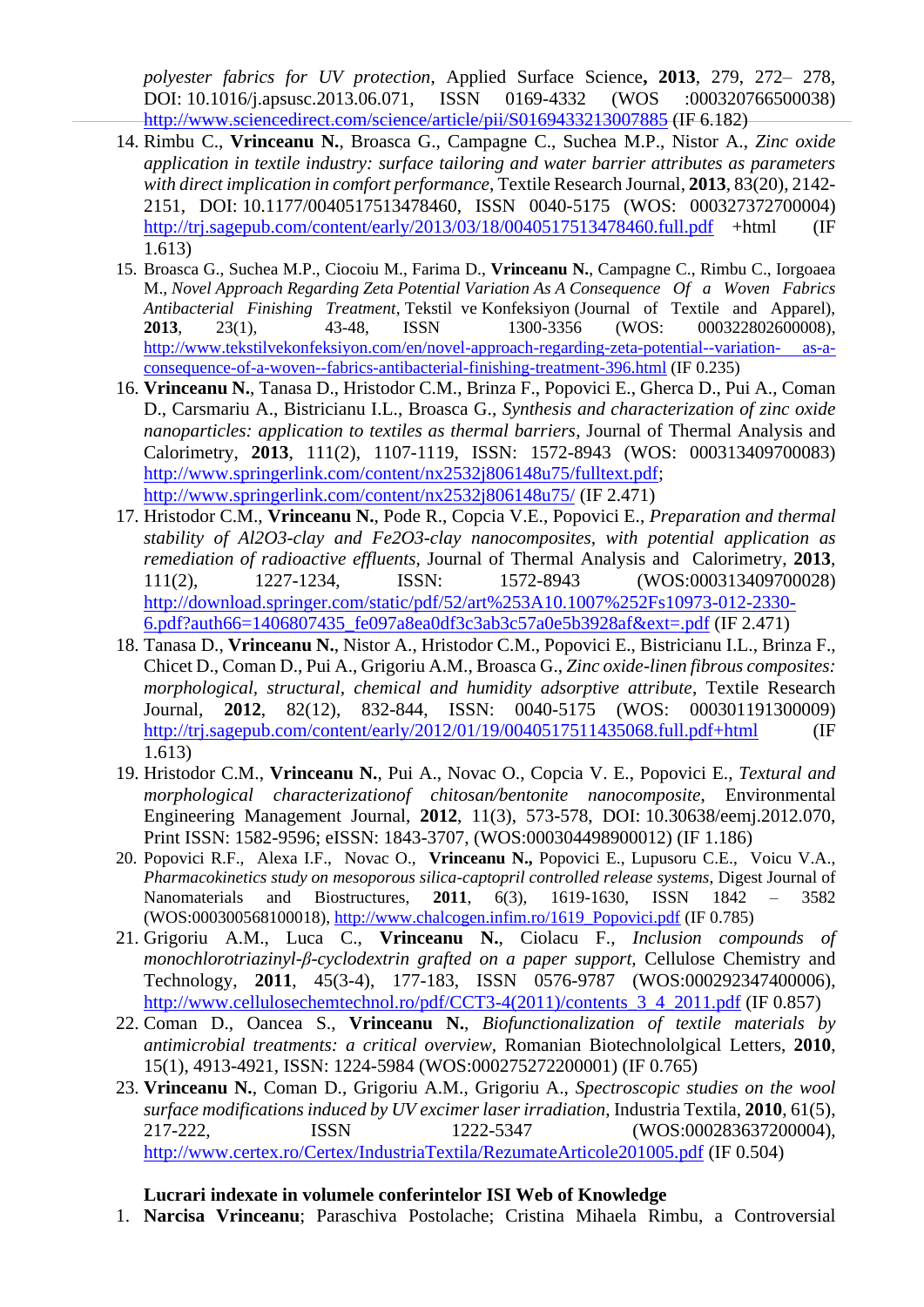Research Approach: How a Polymer Coated Nanoceria-Based System Can Have Antibacterial Behavior, Chest. 2016;149(4 S):A99. doi:10.1016/j.chest.2016.02.104, [http://journal.publications.chestnet.org/article.aspx?articleid=2511500;](http://journal.publications.chestnet.org/article.aspx?articleid=2511500) http://journal.publications.chestnet.org/data/Journals/CHEST/935163/02104.pdf

- 2. Paraschiva Postolache; Adeline Tintila; Ana Maria Mantea, MD; Maria Roxana Nemes, PhD; Oana Claudia Deleanu, PhD; Liliana Chelariu, RT; Cristina Lacatusi; Daniela Husanu; **Narcisa Vrinceanu**, Comorbidities and Pulmonary Rehabilitation in Patients With Chronic Obstructive Pulmonary Disease, Chest. 2016; 149(4\_S):A487. doi:10.1016/j.chest.2016.02.508, [http://journal.publications.chestnet.org/article.aspx?articleid=2511895,](http://journal.publications.chestnet.org/article.aspx?articleid=2511895) <http://journal.publications.chestnet.org/data/Journals/CHEST/935163/02508.pdf>
- 3. Paraschiva Postolache, Danut Dumitru Dumitrascu, Diana Coman, **Narcisa Vrinceanu**, Waste-water management by a comparative research of photocatalytic performance belonging to coupled ZnO/SnO2 nanocomposites against degradation of textile dyes, The 5th IEEE International Conference on E-Health and Bioengineering - EHB 2015, Grigore T. Popa University of Medicine and Pharmacy, Iaşi, Romania, November 19-21, 2015, http://www.ehbconference.ro/Portals/0/PROGRAM\_DETAILAT.pdf
- 4. Bogdan Alexandru Hagiu, **Narcisa Vrinceanu**, Paraschiva Postolache, The Hypothesis Regarding the Regenerative Action of Silver Nanoparticles, The 5th IEEE International Conference on E-Health and Bioengineering - EHB 2015, Grigore T. Popa University of Medicine and Pharmacy, Iaşi, Romania, November 19-21, 2015, http://www.ehbconference.ro/Portals/0/PROGRAM\_DETAILAT.pdf
- **5.** Diana Coman, **Narcisa Vrinceanu**, Milena Dinu, Calin Remus Cipaian, New Alternative in the Methodology of Extraction and Dyeing with Active Molecules Derived from Vegetal Sources Article PROTCY2143, Journal title: Procedia Technology, Final version published online: 19-FEB-2016, Procedia Technology (2016), pp. 187-194, DOI information: 10.1016/j.protcy.2016.01.043, [http://authors.elsevier.com/sd/article/S221201731600044X;](http://authors.elsevier.com/sd/article/S221201731600044X) http://ac.els-cdn.com/S221201731600044X/1-s2.0-S221201731600044Xmain.pdf? tid=8ee90530-015a-11e6-856f-

00000aacb361&acdnat=1460540093\_1b413dd7995adc904fd71fd8b279a227

#### **Lucrări indexate BDI publicate în ultimii 10 ani**

- 1. Iorgoaiea Guignard M., Coman D., Agop M., Ouerfelli N., Miricescu M., **Vrinceanu N**., Iancu D.T., Dumitrașcu D.D., Grădinaru I., *Research on the Relationship Between Surface Engineering and Deformation Response of Some Natural Polymeric Nanofibrous Systems. Possible Applications in Medicine*, Journal of Computational and Theoretical Nanoscience, vol. 14, no.1, p. 536–544, **2017**, ISSN: 1546-1955 (Print); EISSN: 1546-1963 (Online), DOI:<https://doi.org/10.1166/jctn.2017.6360>
- 2. Broască G., Borcia G., Dumitrașcu N., Cioca M., Coman D., Ourfelli N., **Vrînceanu N**., *Fundamental and practical aspects concerning the characterization of smart textiles*, The 8th International Conference on Manufacturing Science and Education – MSE 2017 "Trends in New Industrial Revolution" 7-9 June, **2017**, Sibiu, Romania, Book of Abstracts, p.35, MATEC Web of Conferences, volume 121 (2017), Article Number 01001, DOI:<https://doi.org/10.1051/matecconf/201712101001>
- 3. Irina Gradinaru, **Narcisa Vrinceanu**, Irina Nica, *Mathematical Modeling Applied to a Database Nanofibres BasedDental Systems*, International Dental Journal 2016; 66 (Suppl. 1): 2--56© **2016** The Authors. International Dental Journal © 2016 FDI World Dental Federation, <http://onlinelibrary.wiley.com/doi/10.1111/idj.12266/epdf>
- 4. Irina Gradinaru, Irina Nica, **Narcisa Vrinceanu**, *New Approach of Dendrimers as Additives to DentalNanocomposite Fibers*, International Dental Journal **2016**; 66 (Suppl. 1): 2--56© 2016 The Authors. International Dental Journal © 2016 FDI World Dental Federation, <http://onlinelibrary.wiley.com/doi/10.1111/idj.12266/epdf>
- 5. **Narcisa Vrinceanu**, *Research onto use of New Textile Friction Composites in the Reduction of Nonexhaust Emissions,* Textile Science and Engineering, 4(2), **2014**, ISSN: 2165-8064, [http://www.omicsgroup.org/journals/research-onto](http://www.omicsgroup.org/journals/research-onto-use-of-new-textile-friction-composites-in-the-reduction-of-non-exhaust-emissions-2165-8064.1000152.pdf)[use-of-new-textile-friction-composites-in-the-reduction-of-non-exhaust-emissions-2165-](http://www.omicsgroup.org/journals/research-onto-use-of-new-textile-friction-composites-in-the-reduction-of-non-exhaust-emissions-2165-8064.1000152.pdf) [8064.1000152.pdf](http://www.omicsgroup.org/journals/research-onto-use-of-new-textile-friction-composites-in-the-reduction-of-non-exhaust-emissions-2165-8064.1000152.pdf)
- 6. D Coman, N Vrînceanu, S Oancea, C Rîmbu, Coloristic and antimicrobial behaviour of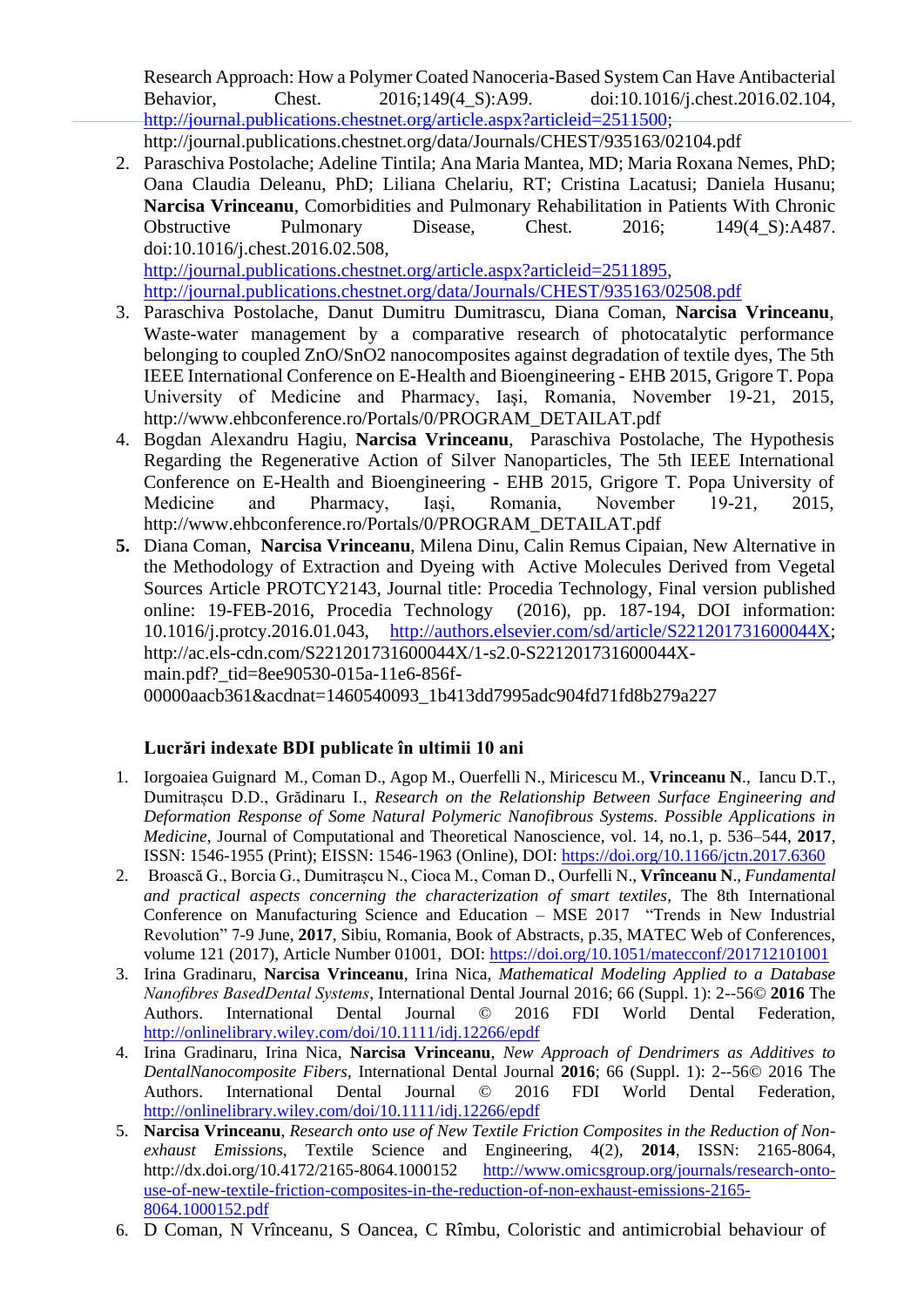polymeric substrates using bioactive substances, ModTech International Conference - Modern Technologies in Industrial Engineering IV IOP Publishing, IOP Conf. Series: Materials Science and Engineering 145 (2016) 032003 doi:10.1088/1757- 899X/145/3/032003; http://iopscience.iop.org/article/10.1088/1757- 899X/145/3/032003/pdf

- 7. B. A. Hagiu, P. Postolache, N. Vrinceanu, The hypothesis regarding the regenerative action of silver nanoparticles, E-Health and Bioengineering Conference (EHB), 2015, 9-21 Nov. 2015, Page(s): 1 – 4, Print ISBN:978-1-4673-7544-3, INSPEC Accession Number: 15753081, Iasi, DOI: 10.1109/EHB.2015.7391524, Publisher: IEEE, http://ieeexplore.ieee.org/Xplore/defdeny.jsp?url=http%3A%2F%2Fieeexplore.ieee.org%2 Fstamp%2Fstamp.jsp%3Ftp%3D%26arnumber%3D7391524&denyReason=- 134&arnumber=7391524&productsMatched=null&userType=inst
- 8. P. Postolache ; D. D. Dumitrascu ; D. Coman ; N. Vrinceanu, Waste-water management by a comparative research of photocatalytic performance belonging to coupled ZnO/SnO2 nanocomposites against degradation of textile dyes, Print ISBN:978-1-4673-7544-3, INSPEC Accession Number: 15753081, Iasi, DOI: 10.1109/EHB.2015.7391528, Publisher: IEEE,

http://ieeexplore.ieee.org/Xplore/defdeny.jsp?url=http%3A%2F%2Fieeexplore.ieee.org%2 Fstamp%2Fstamp.jsp%3Ftp%3D%26arnumber%3D7391524&denyReason=- 134&arnumber=7391524&productsMatched=null&userType=inst 3.75

- 9. COMAN Diana, VRÎNCEANU Narcisa and CIPĂIAN Remus Călin, Health-improved Textiles Obtained by Heat Surface Ecodyeing Treatments, Advanced Materials Research Vol. 1128 (2015) pp 322-331 (2015) Trans Tech Publications, Switzerland, doi:10.4028/www.scientific.net/AMR.1128.322; http://www.ttp.net/978-3-03835-637- 0/5.html 5**Narcisa Vrinceanu**, *Research onto use of New Textile Friction Composites in the Reduction of Non-exhaust Emissions,* Textile Science and Engineering, 4(2), 2014, ISSN: 2165-8064, http://dx.doi.org/10.4172/2165-8064.1000152 [http://www.omicsgroup.org/journals/research-onto-use-of-new-textile-friction-composites](http://www.omicsgroup.org/journals/research-onto-use-of-new-textile-friction-composites-in-the-reduction-of-non-exhaust-emissions-2165-8064.1000152.pdf)[in-the-reduction-of-non-exhaust-emissions-2165-8064.1000152.pdf](http://www.omicsgroup.org/journals/research-onto-use-of-new-textile-friction-composites-in-the-reduction-of-non-exhaust-emissions-2165-8064.1000152.pdf)
- 10. Coman D., **Narcisa Vrînceanu**, Oancea S., "Innovative eco-dyed composites obtained by inclusion procedure"*, Welding and Material Testing, The Bulletin of the National R&D Institute for Welding and Material Testing – ISIM* Timişoara, Romania, Nr.1, 2014, ISSN 1453-0392. [\[CSA -](http://www.csa.com/ids70/serials_source_list.php?db=materials-set-c) Metadex (USA), CSA - [Technology Research](http://www.csa.com/ids70/serials_source_list.php?db=techresearch-set-c)  [Database](http://www.csa.com/ids70/serials_source_list.php?db=techresearch-set-c) (USA), [Weldasearch](http://www.twi.co.uk/content/wsjournals.html) (UK) and in international catalogues of abstracts *Welding Abstracts* (UK) and *IIS-Data* (Italia)].

isim.ro/bid\_arhiva/bid2014/coman\_1-2014.pdf

11. Coman D., Oancea S., **Narcisa Vrinceanu**, Florea M*., "*Study of Raspberry Applications as Textile Colorant on Natutral Fibres*", Annals of University of Oradea, Fascicle of Textiles, Leatherwork*, XV(2), pp. 43-46, 2014, ISSN 1843 – 813X. [Ulrich's Update-Periodicals Directory, DOAJ (Directory of Open Access Jourbals), Directory of Research Journals Indexing (DRJI), SCIPIO]

<http://textile.webhost.uoradea.ro/Annals/AUO-FTL-VolumeXV-%20No%202-2014.pdf>

12. Suchea M., Tudose I.V., **Narcisa Vrînceanu**, Istrate B., Munteanu C., Koudoumas E.: "Precursor concentration effect on structure and morphology of ZnO for coatings on fabric substrates", *Acta Chemica Iasi*, 21(2), 2013, pp. 107-116, ISSN 2067 – 2438, ISSN online 2067 – 2446 (DOI: 10.2478/achi-2013-0010).

[http://www.chem.uaic.ro/files/File/acta-chemica/ac\\_vol21\\_no2\\_2013/4.pdf](http://www.chem.uaic.ro/files/File/acta-chemica/ac_vol21_no2_2013/4.pdf)

13. Suchea M. Tudose, I.V., **Narcisa Vrinceanu**, Koudoumas E.: "ZnO nanostructured coatings on fabric substrates for hotocatalytic applications*", The Third International Conference on Multifunctional, Hybrid and Nanomaterials HYMA2013*, 3-7 March 2013, Sorrento, Italia **[**indexed Elsevier**]**

https://elsevier.conference-services.net/resources/247/3159/pdf/HYMA2013\_1612.pdf; *(Conferinta Elsevier);* <https://conferences.elsevier.com/index.cfm>

14. Coman D., Oancea S., **Narcisa Vrînceanu:** "Research on application of bilberry extract in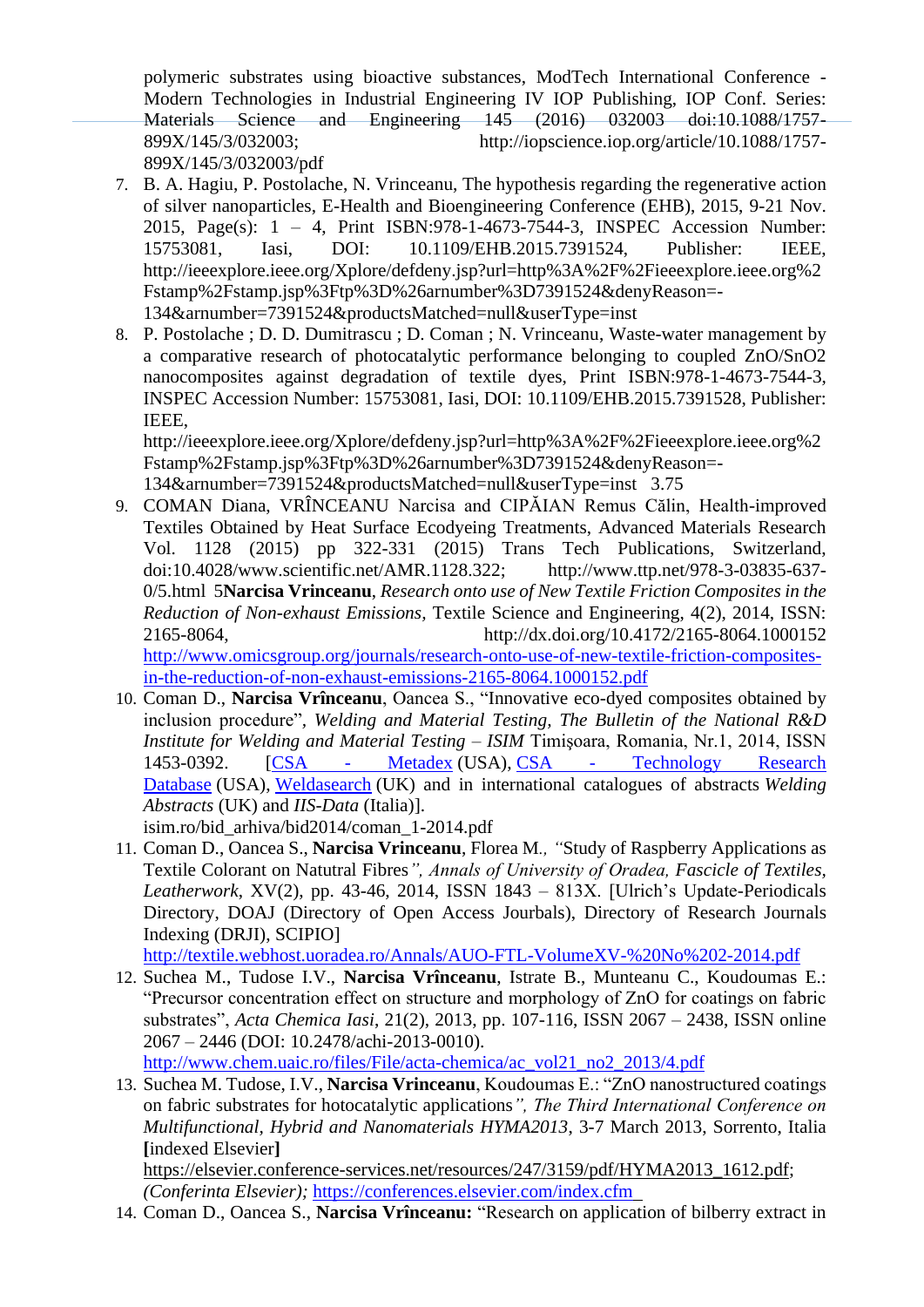natural textile dyeing technology, *Annals of the University of Oradea, Fascicle of Textiles, Leatherwork*, XIV(1), 2013, pp. 152-156, ISSN -1843-813X. indexed Ulrich's Update-Periodicals Directory, DOAJ (Directory of Open Access Jourbals), Directory of Research Journals Indexing (DRJI), SCIPIO

<http://textile.webhost.uoradea.ro/Annals/Volume%20XIV-%20Nr1-2013.pdf>

15. Pui A., **Narcisa Vrînceanu**, Coman D., Oancea S., Rimbu C., Neagu I.: "The effect of surface modification pattern onto antibacterial features of textiles", *Annals of the University of Oradea, Fascicle of Textiles, Leatherwork*, XIII(1), 2012, pp. 133-138, ISSN-1843-813X. indexed Ulrich's Update- Periodicals Directory, DOAJ (Directory of Open Access Jourbals), Directory of Research Journals Indexing (DRJI), SCIPIO

<http://textile.webhost.uoradea.ro/Annals/Volume%20XIII%20%20No%201.pdf>

- 16. Coman D., **Narcisa Vrînceanu**, Oancea **S.**, Neagu I.: "Research on ecodyeing textile materials with natural extract", *Annals of the University of Oradea*, *Fascicle of Textiles, Leatherwork,* XII (1), 2012, pp. 76-81, ISSN-1843-813X. indexed Ulrich's Update-Periodicals Directory, DOAJ (Directory of Open Access Jourbals), Directory of Research Journals Indexing (DRJI), SCIPIO <http://textile.webhost.uoradea.ro/Annals/Volume%20XIII%20%20No%201.pdf>
- 17. Broască G., Champagne C., Fărîmă,D., Ciocoiu M., Iorgoaea M., **Narcisa Vrînceanu**: "Experimental Research concerning the stability of treatment with zincoxide applied to synthetic textile materials*", Bulletin of Poyitechnic Institute of Iasi*, Section of Chemistry and Chemical Engineering, Tome LVIII (LXII), Fasc. 1, 2012, pp. 19-28, ISSN: 0254 – 7104. Indexed [Index Copernicus](http://journals.indexcopernicus.com/BULETINUL+INSTITUTULUI+POLITEHNIC+DIN+IASI+CHIMIE+SI+INGINERIE+CHIMICA,p3589,3.html) [\(http://www.ch.tuiasi.ro/0611buletin.html\)](http://www.ch.tuiasi.ro/0611buletin.html), [http://www.ch.tuiasi.ro/pdf/cercetare/buletin/bul\\_ipi\\_2012\\_1.pdf;](http://www.ch.tuiasi.ro/pdf/cercetare/buletin/bul_ipi_2012_1.pdf) [http://biosacc.xhost.ro/pdf/publications/BDI/2012/1\\_2012\\_Simion.pdf](http://biosacc.xhost.ro/pdf/publications/BDI/2012/1_2012_Simion.pdf)
- 18. Coman D., **Narcisa Vrinceanu**, Neagu I., "Eco-efficiency in the textile manufacturing activity by apposition environmental management", *Annals of the University of Oradea, Fascicle of Textiles*, Leatherwork, XII(1), 2011, pp. 62-65, ISSN 1843-813X. indexed Ulrich's Update-Periodicals Directory, DOAJ (Directory of Open Access Jourbals), Directory of Research Journals Indexing (DRJI), SCIPIO

<http://textile.webhost.uoradea.ro/Annals/Vol%20XII-Nr1-2011.pdf>

19. **Narcisa Vrinceanu**, Coman D.., Neagu I., "A comparative study concerning the possibilities of minimizing of hazards polution by photocatalytic degradation of textile dyeing wastewater, using titanium dioxide and zinc-oxide contained textile nano-composites*", Annals of the University of Oradea*, Fascicle of Textiles, Leatherwork, vol. XII(1), 2011, pp. 215-218, ISSN 1843-813X. indexed Ulrich's Update-Periodicals Directory, DOAJ (Directory of Open Access Jourbals), Directory of Research Journals Indexing (DRJI), SCIPIO

<http://textile.webhost.uoradea.ro/Annals/Vol%20XII-Nr1-2011.pdf>

- 20. Coman D., Oancea S., **Narcisa Vrinceanu**, Stoia M.: "Frontiers in the use of antibiotics:applications for biomedical textiles", *Acta Medica Transilvanica*, vol. II( 2), 2013, pp. 216-219, ISBN 978-606-12-0204-1. Indexed IDB, INDEX COPERNICUS, [http://wwww.indexxcopernicus.com/,](http://wwww.indexxcopernicus.com/) EBSCOhost™, Registered in the Nomenclature of the Medical Journals accredited by the Romanian College of Physicians**.**  http://www.amtsibiu.ro/current-is
- 21. Tanasa D., **Narcisa Vrinceanu,** Hristodor C.M., Popovici E., Coman D., Brinza F., Bistricianu I., Chicet D.: "A Comparative Approach of Degradative Potential of Two Different Nanophotocatalysts onto a Model Textile Dye", The Annals of "Dunarea de Jos" University of Galati, Fascicul IX, Metalurgia si Stiinta Materialelor Nr. 3, 2011, pp. 71-75, ISSN 1453 – 083X. indexed Cambridge Scientific Abstracts (CSA); [www.fimm.ugal.ro/new/index.php/annals/the-journal](http://www.fimm.ugal.ro/new/index.php/annals/the-journal)
- 22. Hristodor C.M., Tanasa D., **Narcisa Vrinceanu,** Pui A., Popovici E., "SnO2 montmorillonite nanocomposites used in photocatalytic degradation of eosin Y DYE from wastewater*", The Annals of "Dunarea de Jos" University Of Galati*, Metalurgia si Stiinta Materialelor, Fascicul IX, 22, 2011, ISSN 1453-083X. indexed Cambridge Scientific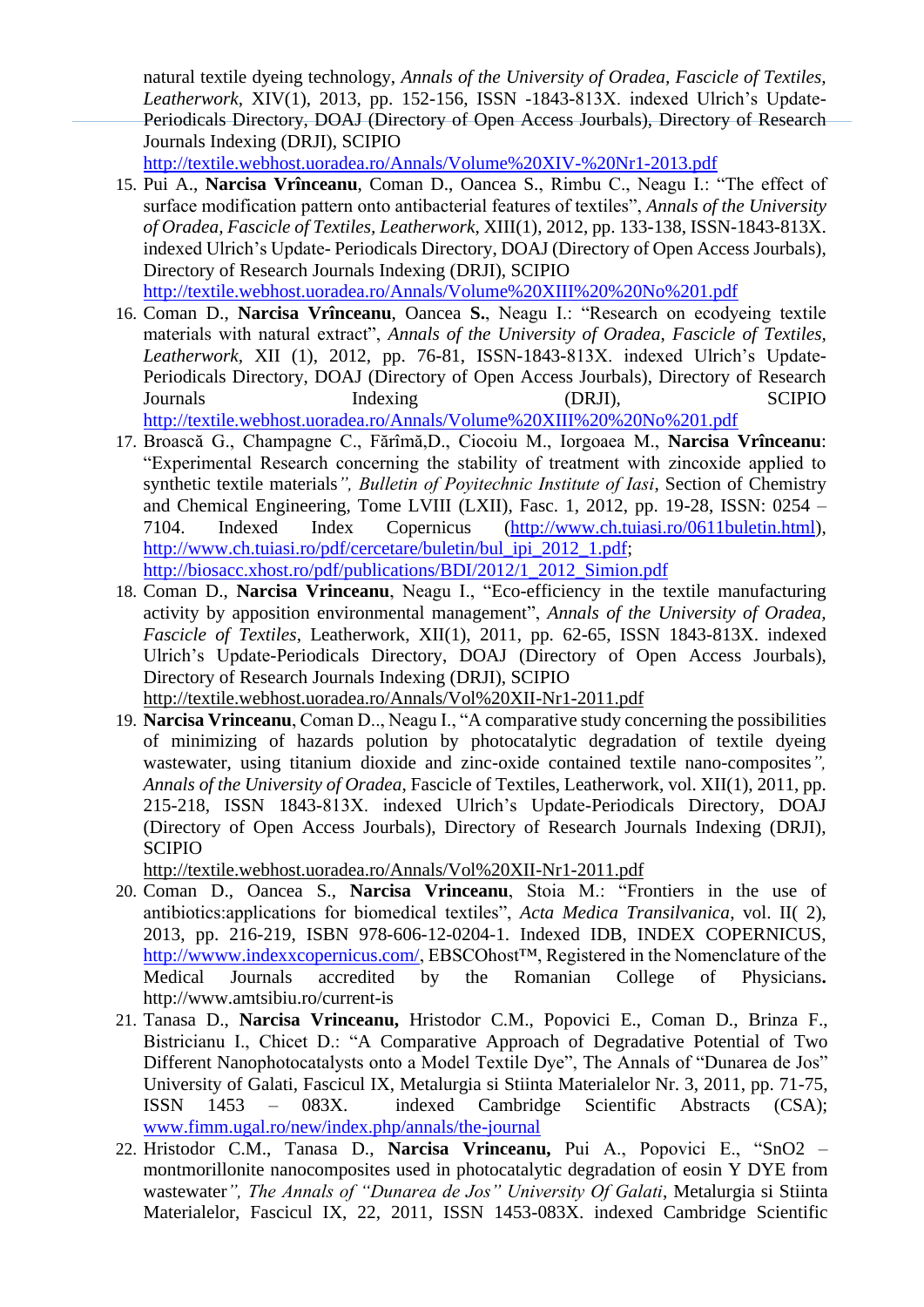#### **D. Lucrări publicate în ultimii 10 anii în reviste și volume de conferințe cu referenți (neindexate)**

#### • *Reviste*

1. A.A. Al-Arfaj, R.B. Haj-Kacem, L. Snoussi, **N. Vrinceanu**, M.A. Alkhaldi, N.O. Alzamel, N. Ouerfelli. *Correlation Analysis of the viscosity Arrhenius-type equations parameters for some binary liquids mixtures,* Mediterranean Journal of Chemistry 2017, 6 (2), 23-32. doi: <http://dx.doi.org/10.13171/mjc62/01701041808-Alarfaj>

#### • *Selecție cu maximum 20 lucrări în volume de conferințe*

1. Sabina NECULAI-VALEANU, Cristina Mihaela RIMBU, Cristina Elena HORHOGEA, **Narcisa VRINCEANU***, Preparation and antibacterial performance of xanthan gum-based composite hydrogel containing green synthesized silver nanoparticles and essential oils,* The 3rd International Workshop Advances on Photocatalysis including Environmental and Energy Applications AdvPhotoCat-EE 2021, iunie 2021, [https://photocatalysis](https://photocatalysis-workshop.eu/organizers/)[workshop.eu/organizers/](https://photocatalysis-workshop.eu/organizers/) - prezentare orala

2. S. SIAMER, S. BOUAFIA, **N. VRINCEANU**, M. HARJA, D. WOLBERT, L. FAVIER, Solar light driven oxidation of an organic dye with ZnO fabricated through a co-precipitation methodology The 3rd International Workshop Advances on Photocatalysis including Environmental and Energy Applications AdvPhotoCat-EE 2021, iunie 2021, <https://photocatalysis-workshop.eu/organizers/> - prezentare orala

3. S. Siamer, S. Bouafia, **N. Vrinceanu,** A. Constandache, A. Berbecaru, E. Matei and L. Favier, SYNTHESIS OF A ZNO CATALYST WITH ENHANCED PHOTOCATALYTIC ACTIVITY IN THE ELIMINATION OF HAZARDOUS WATER POLLUTANTS UNDER SOLAR IRRADIATION, ROMAT 2020 – lucrare invitata, decembrie 2020.

4. Lidia FAVIER, Diana COMAN, Andrei Ionut SIMION, Mariana Liliana PACALA, **Narcisa VRINCEANU,** Enhanced UV Light Assisted Photocatalytic Elimination of an Emergent Organic Water Contaminant, The Fourth Edition Of The International Conference "New Trends In Environmental and Materials Engineering", TEME 2019, 23th-25th of October 2019, Galați, Romania – prezentare orala.

- 5. Lidia Favier, Andrei Ionut Simion, Mariana Liliana Pacala, Diana Coman, **Narcisa Vrinceanu**, Enhanced Elimination of a Lipid Lowering Drug over Titanium Nanosized Catalysts and UV Irradiation, RICCCE 21, 21st Romanian International Conferenceon Chemistry and Chemical Engineering, Constanta – Mamaia, ROMANIA, septembrie 2019.
- 6. Iorgoaiea Guignard M., Campagne C., Giraud S., Brebu M., **Narcisa Vrinceanu**, Suchea M.P., Coman D.: "Research Onto Improvement Of Microcapsules Embedding By Air-Plasma Treatment, *International Conference On Radiation And Dosimetry In Various Fields Of Research* (2nd ; 2014 ; Niš) Procedings [Elektronski izvor] / The Second International Conference on Radiation and Dosimetry in Various Fields of Research, RAD 2014, May 27- 30, 2014, Niš, Serbia ; [editor Goran Ristić]. – Niš, **RAD2014** MAY 27 – 30, 2014 | Faculty Of Electronic Engineering | Niš | Serbia |, pp 239-243, ISBN 978-86-6125-101-6 [www.rad2014.elfak.rs](http://www.rad2014.elfak.rs/)
- 7. Coman D., **NarcisaVrînceanu**, Oancea S., Vlad D.: "Application of antibiotics and peptides for textiles with antimicrobial barrier: interaction and assessment" *Proceedings of the 4th International Proficiency Testing Conference 2013*, pp. 263-274, 2013, ISSN 0949-1775. [www.pt-conf.org](http://www.pt-conf.org/)
- 8. Coman D., Oancea S., **Narcisa Vrînceanu**: "Studies regarding the investigation of the textile substrates dyed with natural extracts" *Proceedings of the 4th International Proficiency Testing Conference 2013* pp. 250-255, 2013, ISSN 0949-1775 [www.pt-conf.org](http://www.pt-conf.org/)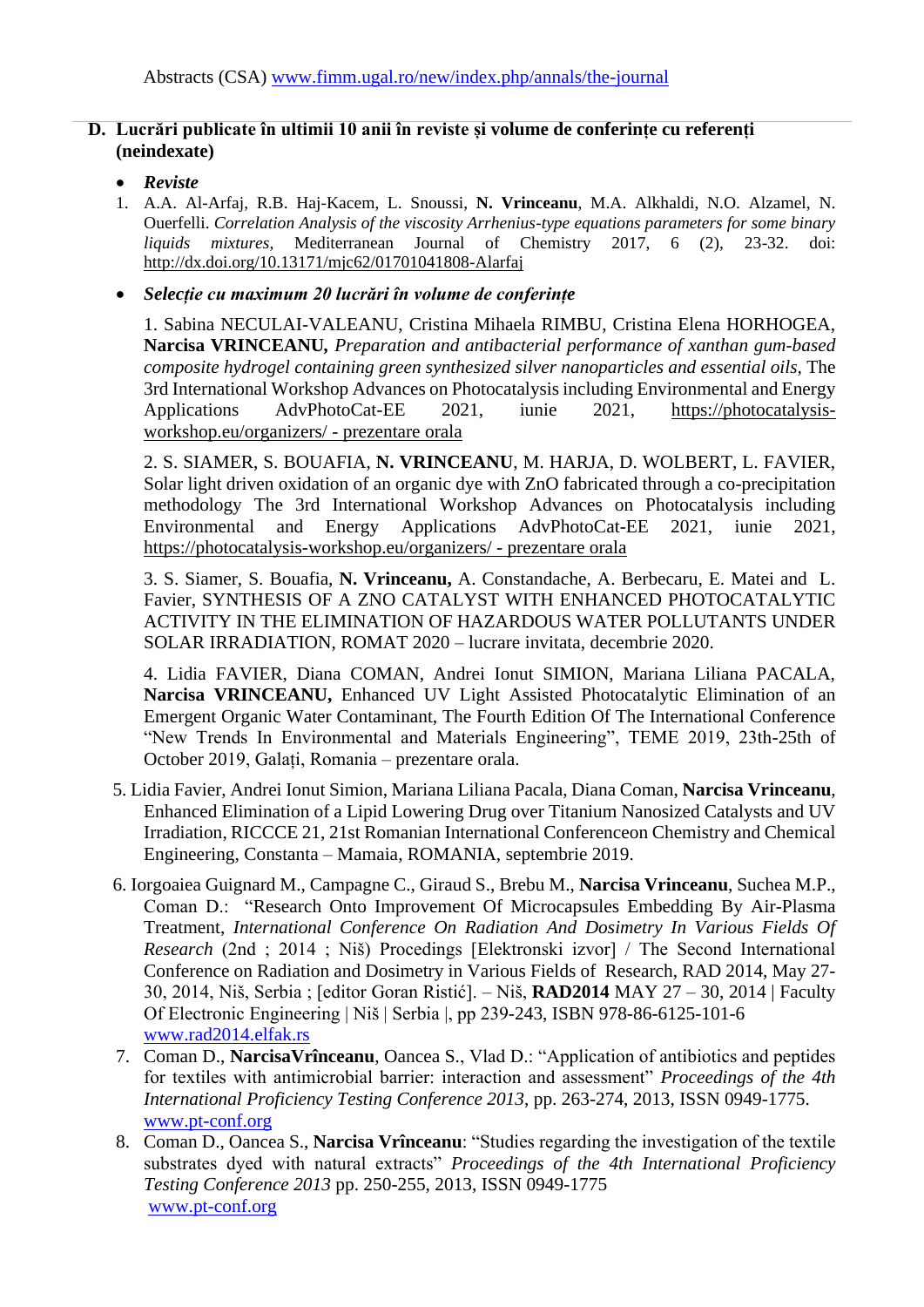- 9. Coman D., Oancea S., **Narcisa Vrînceanu N**, Vlad D., "The correlation between morphological and structural features and the mechanical behaviour of eco-dyed textile composites" *Proceedings of the WSEAS 6th International Conference on Manufacturing Engineering Quality and Production Systems* MEQAPS '13, Brasov June 1-3, 2013, pp. 254- 258, ISSN 2227-4588, ISBN 978-1-61804-193-7.<http://wseas.org/wseas/cms.action?id=369>
- 10. Oancea S., Coman D., **Narcisa Vrînceanu:** "Eco-friendly process of dyeing materials using bilberry anthocyanin extract" *Proceedings of the 16th International Conference "Modern Technologies, Quality and Innovation"*, ModTech 2012, vol. II, pp. 685-688
- 11. Hristodor C., **Narcisa Vrinceanu**, Pui A., Brinza F., Copcia V.E., Tanasa D., Popovici E.: "Study of nanosized clay- SnO2 compounds used in degradation of Eosin Y dye", *Proceedings of the 16th International Conference "Modern Technologies, Quality and Innovation"*, ModTech 2012, vol. II, pp. 445-448, 24-26 May 2012, Sinaia, Romania; [http://www.modtech.ro/Program\\_ModTech2012.pdf](http://www.modtech.ro/Program_ModTech2012.pdf)
- 12. **Narcisa Vrinceanu**, Hristodor C.M., Tanasa D., Popovici E., Brinza F., Toma S., Coman D., Cirsmariu A., Broasca G.: "Approach regarding the potential of different nanophotocatalysts onto a model textile dye", *Proceedings of the 16th International Conference "Modern Technologies, Quality and Innovation"*, ModTech 2012, vol. II, pp. 445-448, 24-26 May 2012, Sinaia, Romania, pp. 1057-1060, 24-26 May 2012, [http://www.modtech.ro/Program\\_ModTech2012.pdf](http://www.modtech.ro/Program_ModTech2012.pdf)
- 13. Broasca G., Campagne C., Farima D., Iorgoaea M., **NarcisaVrinceanu**, Ciocoiu M.: "The influence of zinc oxide treatment onto comfort parameters of textile materials", *Proceedings of Conference entitled "Tehnical Textiles-Present and Future*, Iasi, Romania, November 2011, ISBN 978-973-730-908-2, pp. 298-302.
- 14. **Narcisa Vrinceanu**, Hristodor C.M., Tanasa D., Popovici E., Gherca D., Pui A., Carsmariu A., Bistricianu I.L., Coman D., Grigoriu A.M., Broasca G.: "Study concerning the synergetic effect of synthesis agents onto the surface crystallinity of some fibrous substrates coated with nanooxides, with direct implication onto thermal protection", *Proceedings of Conference*  entitled "Tehnical Textiles-Present and Future", ISBN 978-973-730-908-2, Iasi, Romania.
- 15. Tanasa D., **Narcisa Vrinceanu**, Hristodor C.M., Popovici E., Coman D., Brinza F., Bistricianu I.L., Chicet D.L., "A comparative approach towards the degradative potential of two different nanophotocatalysts onto a model textile dye", *The Annals of "Dunarea De Jos" University of Galati. Fascicle LX. Metallurgy And Materials Science* Nr. 3, pp. 71-76, 2011,  $1453$  – 083X [http://www.ugal.ro/doc/ugal/Programul\\_manifestarii\\_stiintifice\\_UgalMat\\_2011.pdf?PHPSE](http://www.ugal.ro/doc/ugal/Programul_manifestarii_stiintifice_UgalMat_2011.pdf?PHPSESSID=861786124349f04ef135b718a84071fd)

[SSID=861786124349f04ef135b718a84071fd](http://www.ugal.ro/doc/ugal/Programul_manifestarii_stiintifice_UgalMat_2011.pdf?PHPSESSID=861786124349f04ef135b718a84071fd)

16. Coman D., Oancea S., **Vrînceanu Narcisa**, Neagu I.: "Hygienic relevance of textiles ecoimpregnated with antibiotics" *Proceedings of the 3rd International Proficiency Testing Conference;* pp. 220-225, 2011, ISSN 2066-737X, "Lucian Blaga" University Publishing House form Sibiu, volume edited with the contribution of the National Authority for Scientific Research Romania

<http://www.pt-conf.org/index.php/conference-final-programme-part-2/>

17. **Vrinceanu Narcisa**, Coman D., Popovici E., Hristodor C.M., Tanasa D., *"*Laboratory methods used in photocatalytic degradation of dyes in aqueous solution using sol-gel coated cotton fibrous substrate", *Proceedings of the 3rd International Proficiency Testing Conference* www.pt-conf.org, pp. 220-225, 2011, ISSN 2066-737X, "Lucian Blaga" University Publishing House form Sibiu, volume edited with the contribution of the National Authority for Scientific Research Romania, 27-29 September, 2011.

<http://www.pt-conf.org/index.php/conference-final-programme-part-2/>

18. Neagu I, Coman D., **Narcisa Vrînceanu**, "New research methods on wear resistance of the clothing products", *Proceedings of the 3rd International Proficiency Testing Conference*  www.pt-conf.org, pp. 220-225, 2011, ISSN 2066-737X, "Lucian Blaga" University Publishing House form Sibiu,, volume edited with the contribution of the National Authority for Scientific Research Romania, 27-29 September, 2011. <http://www.pt-conf.org/index.php/conference-final-programme-part-2/>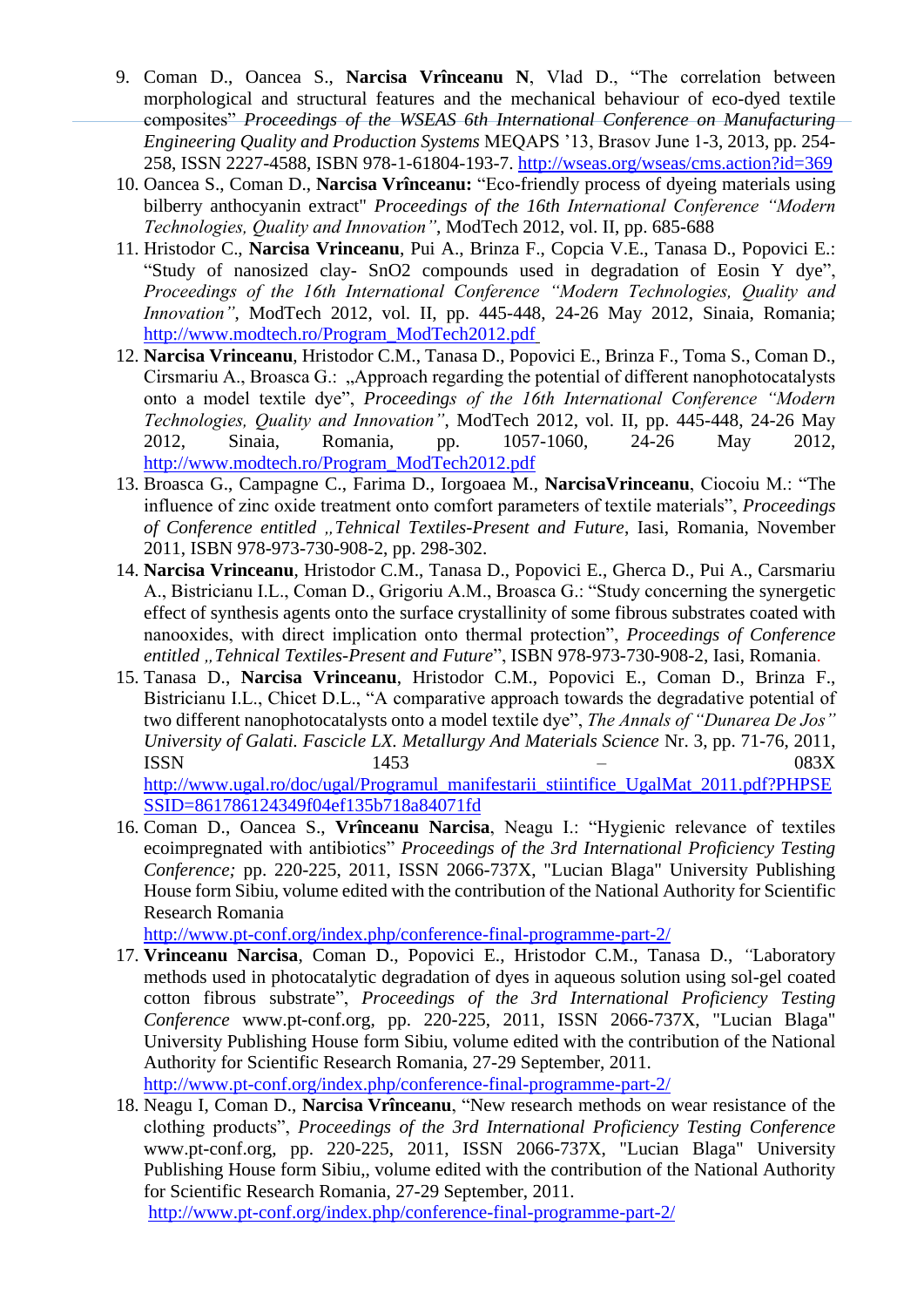- 19. Coman D., **Vrinceanu Narcisa**, Popovici E.: "Reducing the environmental impact of textile dyes containg wastewater by photocatalytic degradation with zincoxide nanocoated fibers", *Annals of DAAAM for 2011 & Proceedings of the 22nd International DAAAM Symposium*, Volum 22, Nr. 1, ISSN 1726-9679 ISBN 978-3-901509-83-4, Editor B. Katalinic, Published by DAAAM International, Vienna, Austria, 2011, pp. 0175-0176.
- 20. **Narcisa Vrinceanu**, Coman D., Popovici E., Brinza F., Nica *V., "Functional finishing of fibrous substrates coated with Ag deposited TiO<sup>2</sup> nanoparticles", Annals of DAAAM for 2011 & Proceedings of the 22nd International DAAAM Symposium*, Volum 22, Nr. 1, ISSN 1726- 9679 ISBN 978-3-901509-83-4, Editor B. Katalinic, Published by DAAAM International, Vienna, Austria, 2011, pp.0203-0204.
- 21. Popovici E., **Narcisa Vrinceanu**, Alexa I.F., **Hristodor C.M.,** Coman D., "Characterization of some fibrous substrates surfaces coated with Ag-deposited  $TiO<sub>2</sub>$  nanoparticles, with potential application in multifunctional finishes", *Proceedings of International symposium in Knitting and Apparel-ISKA 2010*, pp. 58-62, 2010, ISSN 2069-1564, 19-20 November 2010, Iaşi, Romania.

## **E. Brevete obținute în întreaga activitate**

F. Sandu I.C.A., Vasilache V., Sandu I., **Narcisa Vrînceanu**., Sandu I.G., Ciocan A.C., Sandu A.V.: "*Procedure of active preservation for water-logged old wood",* File OSIM RO 126102 A2/2009; [http://pub.osim.ro/publication-server/pdf](http://pub.osim.ro/publication-server/pdf-document?PN=RO126102%20RO%20126102&iDocId=861&iepatch=.pdf)[document?PN=RO126102%20RO%20126102&iDocId=861&iepatch=.pdf](http://pub.osim.ro/publication-server/pdf-document?PN=RO126102%20RO%20126102&iDocId=861&iepatch=.pdf)

# **PROIECTE DE CERCETARE**

## a. Nationale

**01.05.2013-2016** Membru in Echipa de cercetare a Proiectului "Acoperiri fotocatalitice nanostructurate pe substraturi textile, ca aplicatii in sistemele de purificare a aerului" PNII-RU-TE2012-3-0202,<http://www.chem.uaic.ro/~te0202/index.html> , UEFISCDI;

**01.01.2013-31.12.2014** Membru in echipa proiectului de cooperare bilaterala Romania - Italia, 2013-2014, "Peptaibiotics, an alternative to beta-lactam antibiotics: design, synthesis, bioactivity and textile functionalization" no. 3795/2012, UEFISCDI; [http://www.research.ro/uploads/programe-internationale/cooperari-bilaterale/rezultate](http://www.research.ro/uploads/programe-internationale/cooperari-bilaterale/rezultate-finale/rezultate-finale-_annex-2_upload-italia.pdf)[finale/rezultate-finale-\\_annex-2\\_upload-italia.pdf](http://www.research.ro/uploads/programe-internationale/cooperari-bilaterale/rezultate-finale/rezultate-finale-_annex-2_upload-italia.pdf) ;

# b. Proiecte internationale:

(i) PI in proiectul de cercetare Marie Curie, finanat de Comisia Europeana, in cadrul Department of Industrial Engineering, Univ. of Study of Trento, Via Sommarive n. 14, Povo - 38123 TRENTO - ITALIA: cu proiectul 50% Reduction of Brake Wear Particulate Matter, **2014-2016**;

(ii) **2005-2008** – PI in cadrul Cooperarii Bilaterale (RO-GR) "THE INFLUENCE OF LASER IRRADIATION ON THE ORGANIC COMPONENTS OF HISTORIC MANUSCRIPTS" la IESL (Institute of Electronic Structure and Lasers)/ /Foundation of Research and Technology Hellas, Heraklion, Creta, Contract no.32/2005;

(iii) **2005** - Doctorand Marie Curie in proiectul "Lasers for Preservation of Cultutral Heritage", ATHENA Project, Institute of Electronic Structure and Laser/Foundation of Research and Technology Hellas, Heraklion, Creta; (iv) 2005 - coordonator in proiectul de cercetare ULF (Users Laser Facilities), la Electronic Structure and Laser/Foundation of Research and Technology Hellas, Heraklion, Creta;.

## **Proiecte nationale**:

*Coordonator proiecte mobilitate externa* (i) UEFISCDI: PN-III-P1-1.1-MCD-2019-0127, 10-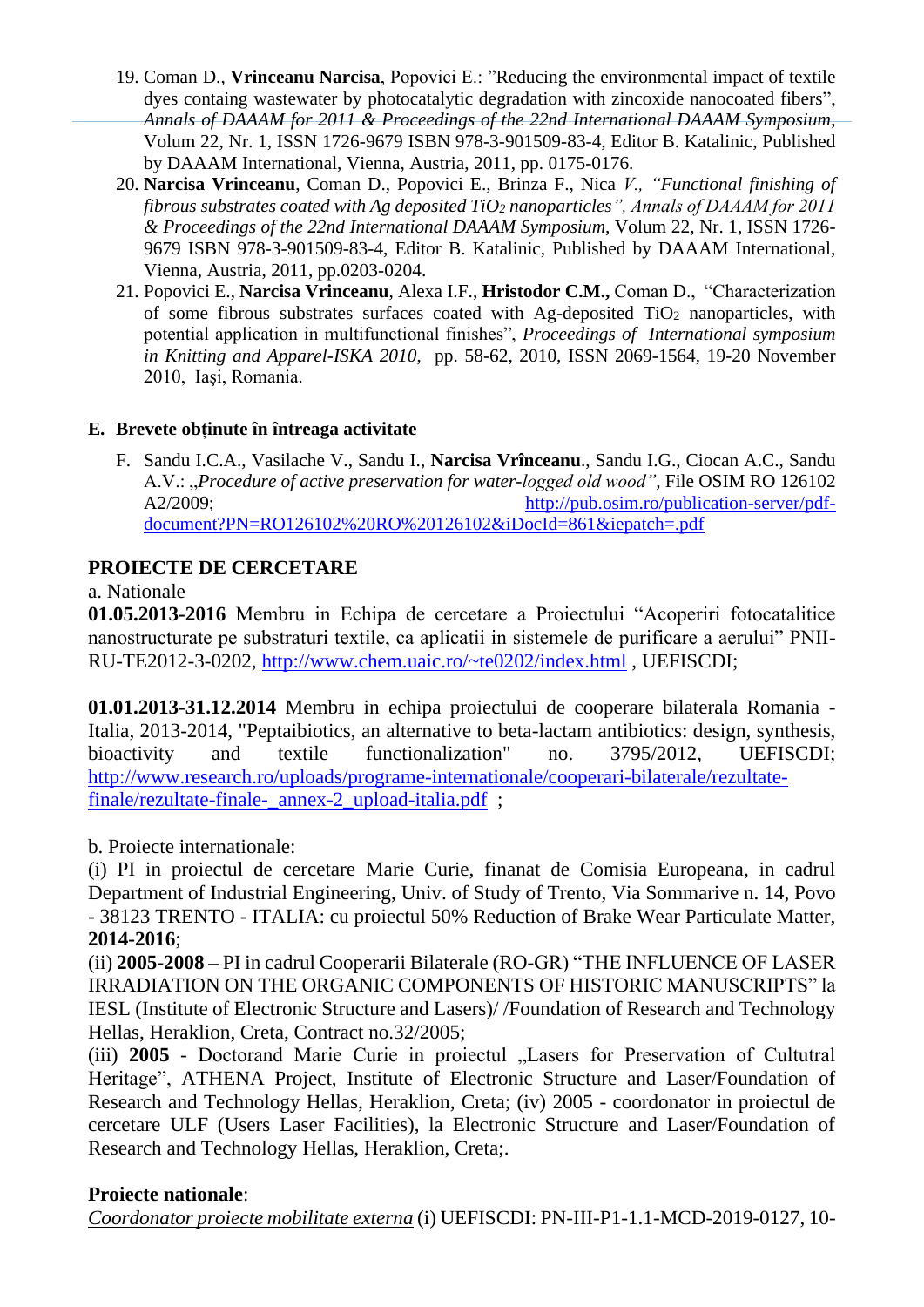16 octombrie 2019; EEA-MG-RO-NO-2018-0312, in cadrul Programului SEE 2014-2021, 2- 8 septembrie 2018, la Department for Microsystems (IMS), University of South-Eastern Norvegia, Vestfold Campus, Contract no 43/09.08.2018; ]

(ii) PN-III-P1-1.1MC-2018-2529, 1 noiembrie – 1 decembrie 2018, la universitatea TEI of Crete, Heraklion, Grecia, UEFISCDI;

(iii) PN-III-P1-1.1-MCD-2017-0104, noiembrie 2017; Granturi interne: (1) Coordonator al proiectului de cercetare HP Substraturi polimerice inovative, pentru degradarea fotocatalitică a compușilor organici volatili, 2020-2023;

*Coordonator in cadrul proiectului Transfer know-how activities and common scientific research ULBS-Hasso Plattne*r, cu titlul "From Intermolecular Interactions to Molecular Mechanical Force Fields and beyond" **noiembrie 2019;**

(3). Coordonator al granturilor interne de cercetare HP: (i) Substraturi polimerice inovative, pentru degradarea fotocatalitică a compușilor organici volatili, **2020-2023** [https://www.ulbsibiu.ro/wp-content/uploads/documents/ca/2020/Anexa-2\\_Rezultate-](https://www.ulbsibiu.ro/wp-content/uploads/documents/ca/2020/Anexa-2_Rezultate-competitie-granturi.pdf)

[competitie-granturi.pdf](https://www.ulbsibiu.ro/wp-content/uploads/documents/ca/2020/Anexa-2_Rezultate-competitie-granturi.pdf) **;** (ii) .The Development and Validation of o research database made of nanoofibres based system with different surface architectures", **2016-2019**, nr contract 5421/27.07.2016, ULBS,

[http://cercetare.ulbsibiu.ro/docs/rapoarte/Proiecte/interne/interne\\_2016.pdf](http://cercetare.ulbsibiu.ro/docs/rapoarte/Proiecte/interne/interne_2016.pdf) ; (iii). Coordonator al proiectului de cercetare "Alternative Polymeric eco-composites with performance in friction", **2015–2017**, nr. contract – 20132/25.05.2015, ULBS [http://cercetare.ulbsibiu.ro/docs/rapoarte/Proiecte/interne/interne\\_2015.pdf](http://cercetare.ulbsibiu.ro/docs/rapoarte/Proiecte/interne/interne_2015.pdf);

(1) atragere de fonduri prin proiecte de cercetare internaționale (granturi academice sau contracte cu industria): (i) IP in proiect Marie Curie, in cadrul Departmentului de Inginerie Industriala (conform legislatiei comunitare, art 22, legea 240/2010), la University of Study, Trento, ITALIA, cu titlul 50% Reduction of Brake Wear Particulate Matter, buget 104.000 euro, domeniul de cercetare: INGIND/21 INGIND/22 ICAR/03 CHIM/12, **2014-2016**;

(ii) coordonator in proiectul de cercetare ULF (Users Laser Facility) la Institute of Electronic Structure and Laser/Foundation of Research and Technology Hellas, Heraklion, Crete, Grecia – finantat de CE, buget € 30.000, **2005**;

(iii) PI in cadrul programului de colaborare bilaterala Romania – Grecia, cu proiectul The influence of irradiation on the organic components of historic manuscripts, no. 32/2005, buget € 35.000, finantat de Agentia Nationala de Cercetare Stiintifica, **2005-2008**;

(iv) doctorand Marie Curie la Electronic Structure and Laser/Foundation of Research and Technology Hellas, Heraklion, Creta, Grecia, **mai 2005- august 2005**, Budget €10.000, finanata de CE;

(v) post doc in cadrul proiectului de cercetare post-doctorala: PHOTOCATALYTIC OXIDIC NANO-COATINGS FOR PROTECTION THE FIBROUS SUBSTRATES, PREVIOUSLY MICROSTRUCTURED BY IRRADIATION, Buget: 4783736 Euro, finantat de POSDRU, finantat de Agentia FSE (Fonduri sociale europene) **iulie 2010-martie 2013**, http://www.postdoc-uaic.ro/index.php?page=whoswho&id=47; membru in cadrul proiectului de cooperare bilaterala Romania – Italia, cu titlul Peptaibiotics, an alternative to beta-lactam antibiotics: design, synthesis, bioactivity and textile functionalization no.3795/2012, UEFISCDI,  $(ITALY)$  2013-2014 (Buget  $\epsilon$  8076.8); http://www.esteri.it/mae/doc\_politica\_estera/Cultura/CooperScientificaTecnologica/Progra mmi%20esecutivi/20121010 PE ItaliaRomania 2013 2014.pdf; membru in cadrul proiectului PNII-RU-TE2012-3-0202, cu titlul Photocatalytic active nanostructured coatings on fabric substrates for applications in air purification systems" Buget 792.220 RON, 2013- 2016; membru in cadrul proiectului CNCSIS 423, IDEI, Tema nr. 423, Contract nr. 127/01.10.2007, http://www.afir.org.ro/id423/files/2009.htm; membru in cadrul proiectului CEEX 3002/2005, cu titlul Biophotonic Nanotehnologies Applied In Textile Industry With